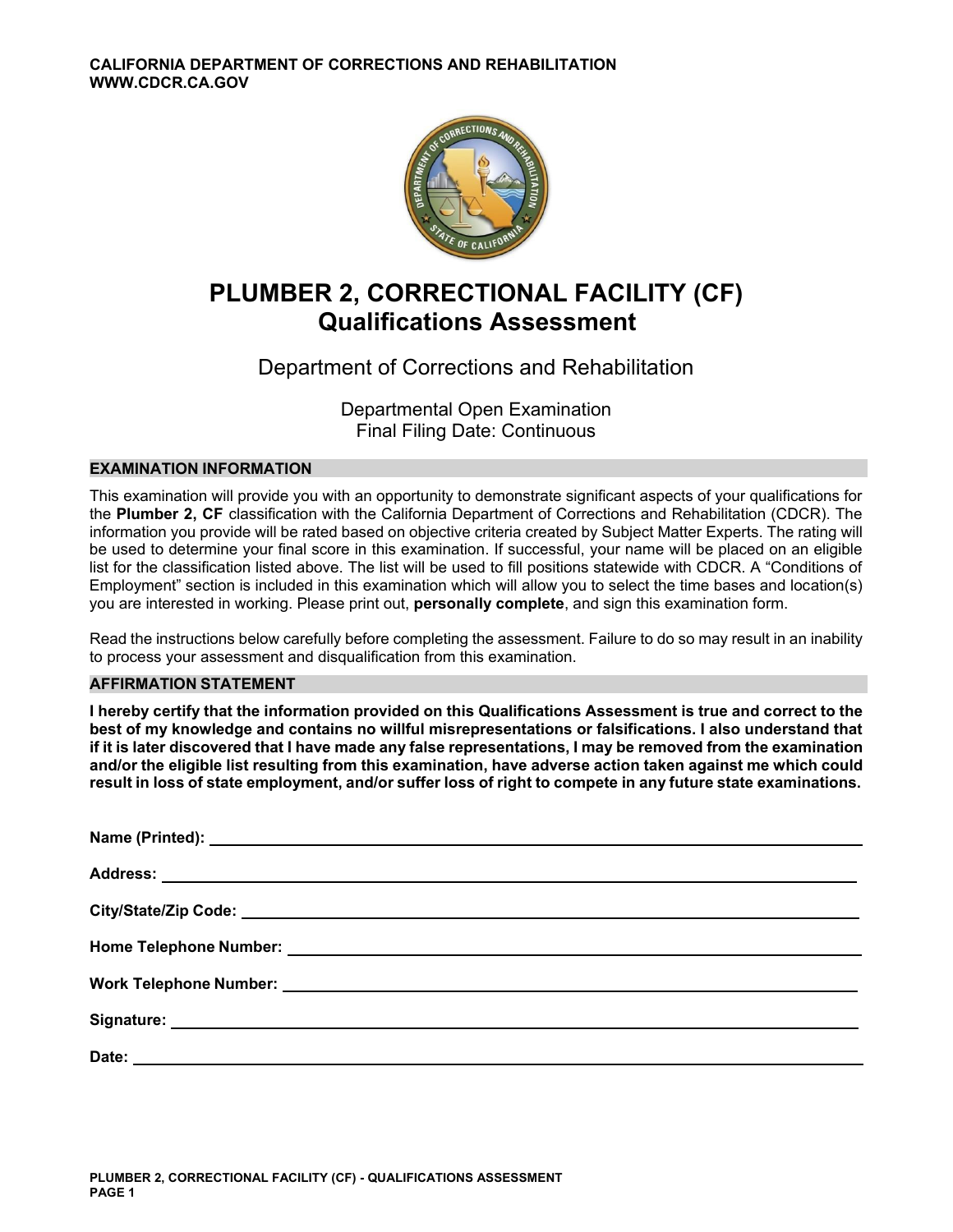#### **FILING INSTRUCTIONS**

#### **All applicants must complete and submit the following examination materials:**

- [Examination Application \(STD. 678\)](https://jobs.ca.gov/pdf/STD678.pdf)
- Qualifications Assessment

By mail to:

**Department of Corrections and Rehabilitation Office of Workforce Planning P.O. Box 942883 Sacramento, CA 94283-0001** 

Or in person at:

**Department of Corrections and Rehabilitation 1515 S Street Sacramento, CA 95811-7243 Attn: Office of Workforce Planning, 211S** 

If you are personally delivering your application and Qualifications Assessment, you must do so between the hours of **8:00 a.m.** and **5:00 p.m.**, Monday through Friday, excluding holidays, on or before the cut-off date to the street address listed above.

#### **NOTE:**

- All examination materials must have original signatures.
- Be sure your envelope has adequate postage if submitting via mail.
- Faxed or emailed copies will **NOT** be accepted under any circumstances.
- Make and keep a photocopy of the completed Qualifications Assessment for your records.

#### **GENERAL INSTRUCTIONS**

This Qualifications Assessment is the sole component of the examination. To obtain a position on the eligible list, a minimum score of 70% must be achieved. Therefore, please be sure to review and follow all instructions carefully as missing or incomplete information may result in disqualification or a lower score.

This examination is comprised of the following areas:

- Affirmation Statement (page 1)
- Filing Instructions / General Instructions (page 2)
- Prior State Employment / Conditions of Employment (pages 3 4)
- Rating Instructions (page 5)
- Knowledge & Experience Assessment (pages 6 12)
- Recruitment Questionnaire (page 13)

#### **YOUR RESPONSES ARE SUBJECT TO VERIFICATION**

Please keep in mind that all information provided on this Qualifications Assessment will be subject to verification at any time during the examination process, hiring process, and even after gaining employment. Anyone who misrepresents his/her experience will be subject to adverse consequences, which could include the following action(s):

- Removal from the examination process
- Removal from the eligible list / certification list
- Loss of State employment
- Loss of rights to compete in any future state examinations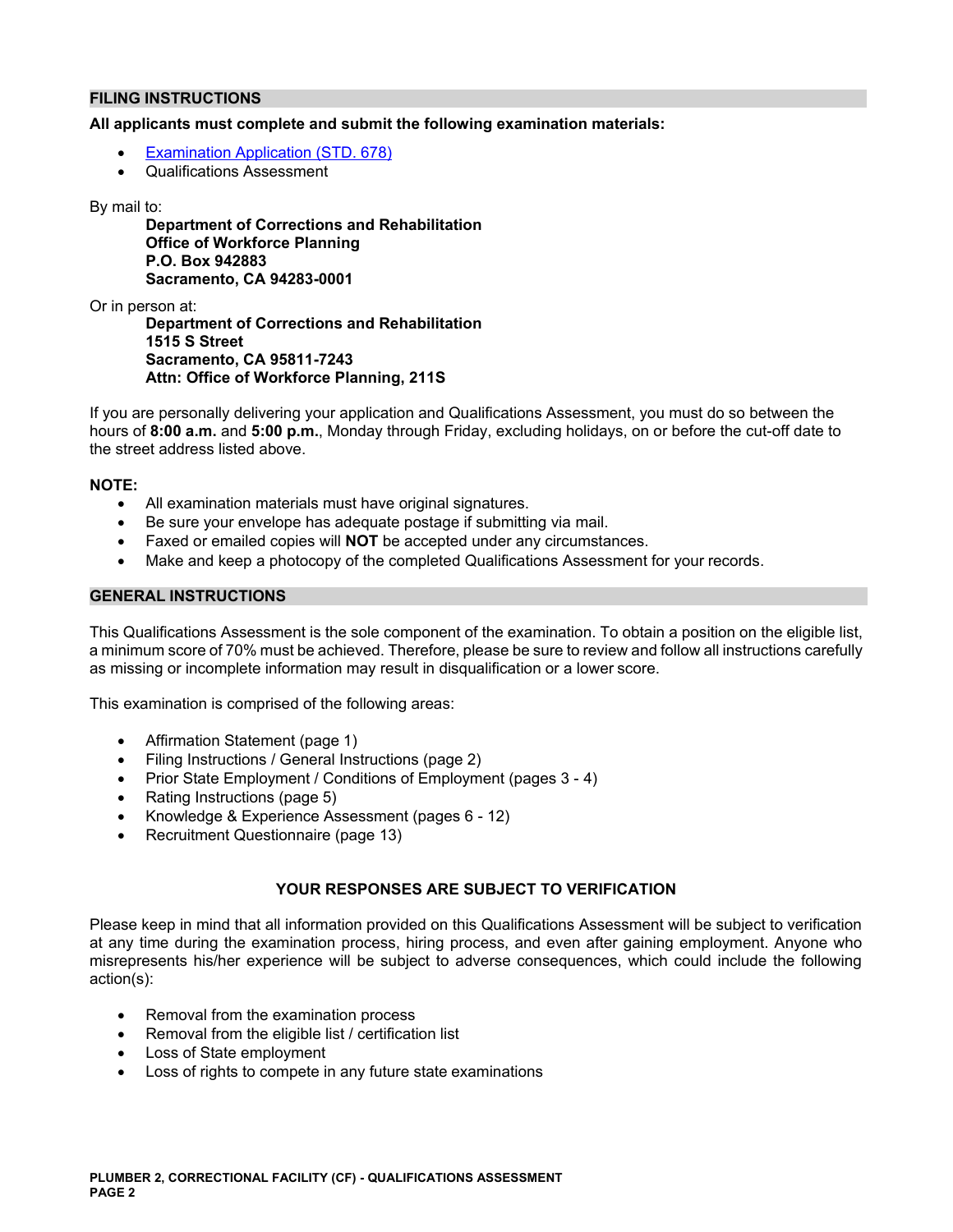#### **PRIOR STATE EMPLOYMENT INFORMATION**

**Complete this next section ONLY if you have been previously dismissed from California State Civil Service employment by punitive action or as a result of disciplinary proceedings. IF THIS DOES NOT APPLY TO YOU, please skip this question.** 

**Do you have written permission from the California Department of Human Resources (CalHR) to take this examination?** 



**State Personnel Board, Rule 211 provides that a dismissed state employee may only participate in State Civil Service examinations if he/she has obtained prior consent from the State Personnel Board.** 

#### **CONDITIONS OF EMPLOYMENT**

#### **PLEASE MARK THE APPROPRIATE BOX(ES) OF YOUR CHOICE.**

If you are successful in this examination, your name will be placed on an active employment list and referred to fill vacancies Statewide according to the conditions you specify on this form.

#### **TYPE OF APPOINTMENT YOU WILL ACCEPT**

Please mark the appropriate box(es) - you may check "(A) Any" if you are willing to accept any type of employment.

☐ **(D) Permanent Full-Time** ☐ **(R) Permanent Part-Time** ☐ **(K) Limited-Term Full-Time** ☐ **(A) Any**

If all are marked and you receive an appointment other than permanent full-time, your name will continue to be considered for permanent full-time positions.

#### **LOCATION(S) YOU ARE WILLING TO WORK**

□ **5 ANYWHERE IN THE STATE –** If this box is marked, no further selection is necessary

#### **NORTHERN REGION**

- 
- ☐ CSP, San Quentin 0200 **Alpine County** ☐ 4500 **Shasta County**
- 
- 
- **Mule Creek State Prison**  $□ 2500 -$  **Modoc County**<br> **•** Pine Grove Youth Conservation  $□ 2800 -$  **Napa County**  $□ 4700 -$  Siskiyou County<br>
Camp Camp
- 
- ☐ 31 CSP, Solano <sup>00</sup>**Placer County** ☐ 0500 **Calaveras County**
- ☐ ☐ 4900 **Sonoma County** 3200 **Plumas County** ☐ 0600 **Colusa County**
- ☐ ☐ 5100 **Sutter County** 3400 **Sacramento County** ☐ 0700 **Contra Costa County** CSP, Sacramento ☐ 5200 **Tehama County**
- 
- 
- 
- 
- ☐ ☐ 3900 **San Joaquin County** 1200 **Humboldt County** ☐ 5800 **Yuba County** Deuel Vocational Institute ☐ 1700 **Lake County** California Health Care Facility
- 
- □ 1800 Lassen County **Canadian County** O.H. Close YCF
- California Correctional Center N.A. Chaderjian YCF
- 
- 
- 
- ☐ ☐ 2300 **Mendocino County** 00 03 **Amador County** ☐ 4600 **Sierra County**
	-
	-
	- □ 2800 **Napa County**<br>□ 2900 **Nevada County** ● California Medical Facility
- ☐ 2900 **Nevada County** California Medical Facility ☐ 0400 **Butte County**
	-
	-
	-
	-
- ☐ 0800 **Del Norte County** Folsom State Prison ☐ 5300 **Trinity County** Pelican Bay State Prison Richard A. McGee Correctional
- □ 5500 **El Dorado County**<br>
□ 5500 **El Dorado County** Training Center<br>
□ 1100 **Glenn County** Designed Based County Designed Based County Designed Based County ☐ ☐ 3800 – **San Francisco County** 1100 – **Glenn County** ☐ 5700 – **Yolo County**
	-
	-
	-
	-
	-
- High Desert State Prison Northern California YCC
- ☐ 0100 **Alameda County** ☐ 2100 **Marin County** ☐ 4100 **San Mateo County**
	-
	-
	-
	-
	-
	-
	-
	-
	-
	-
	-
	-
	-
	-

**PLUMBER 2, CORRECTIONAL FACILITY (CF) - QUALIFICATIONS ASSESSMENT PAGE 3**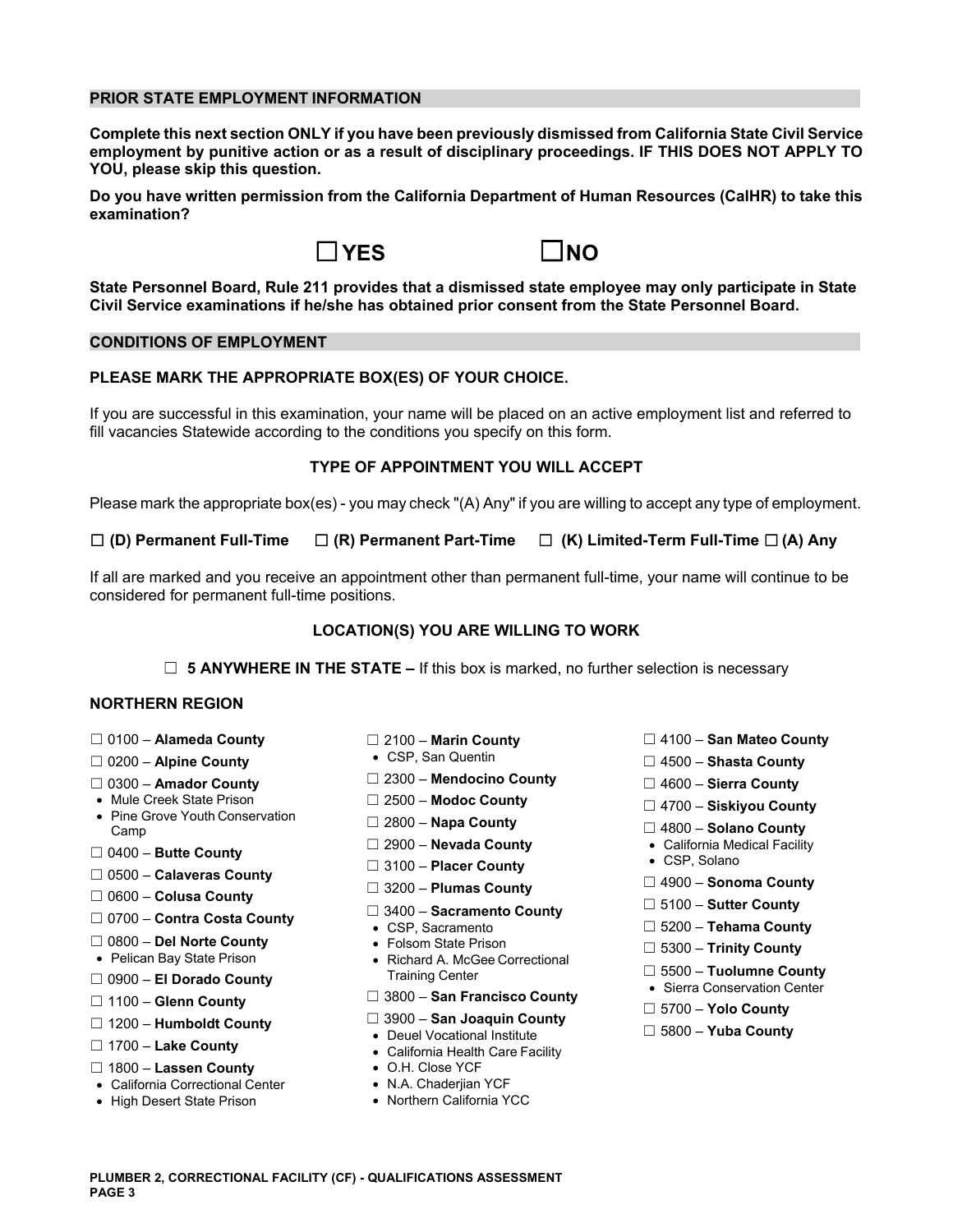#### **CENTRAL REGION**

- 
- ☐ 1000 **Fresno County** ☐ 1600 **Kings County** ☐ 2700 **Monterey County** Pleasant Valley State Prison Avenal State Prison Correctional Training Facility
- 
- 
- 
- 
- 
- 
- 
- 
- 
- 
- Pleasant Valley State Prison Avenal State Prison **Correctional Training Facility**<br>
□ 1400 **Inyo County CA Substance Abuse Treatment** Salinas Valley State Prison CA Substance Abuse Treatment<br>
Facility **CA Sub** ☐ 1500 – **Kern County** ☐ 3500 – **San Benito County** Facility
	-
- Facility<br>
California Correctional Institution<br>
 California Men's Colony<br>
 Kern Valley State Prison<br>
 North Kern State Prison<br>
 Valley State Prison<br>
 Valley State Prison<br>
 Valley State Prison<br>
 Valley State Prison<br>
	-
	-
	-
	-
- 
- 
- 
- 
- California City Correctional ☐ ☐ 400 **ispo** 2000 **Madera County** <sup>0</sup>**San Luis Ob**
	-
	-
- Wasco State Prison **Ⅰ 2200 Mariposa County Ⅰ 4400 Santa Cruz County** 
	- ☐ 2400 **Merced County** ☐ 5000 **Stanislaus County**
	- ☐ 2600 **Mono County** ☐ 5400 **Tulare County**

#### **SOUTHERN REGION**

- 
- 
- 
- 
- 
- □ 3000 **Orange County**<br>California Institution for Men California Institution for Men
- 
- 
- 
- 
- ☐ Ironwood State Prison 1900 **Los Angeles County** ☐ 5600 **Ventura County** CSP, Los Angeles County ☐ 3600 **San Bernardino** Ventura YCF
	-
	- California Institution for Women

#### **ADDRESS OR EMPLOYMENT CHANGES**

After list release, successful candidates may update any address and/or availability for employment preference information by accessing their [CalCareer Account](https://www.jobs.ca.gov/) [\(www.jobs.ca.gov](www.jobs.ca.gov)) on the California Department of Human Resources (CalHR) website or by notifying CDCR at the following address:

> California Department of Corrections and Rehabilitation Office of Workforce Planning P.O. Box 942883 Sacramento, CA 94283-0001 Attn: Certification Unit

- ☐ 1300 **Imperial County** ☐ 3300 **Riverside County** ☐ 3700 **San Diego County**
- Calipatria State Prison California Rehabilitation Center RJ Donovan Correctional Facility
	- Chuckawalla Valley State Prison <u>□</u> 4200 **Santa Barbara County**<br>■ Ironwood State Prison
		-
		-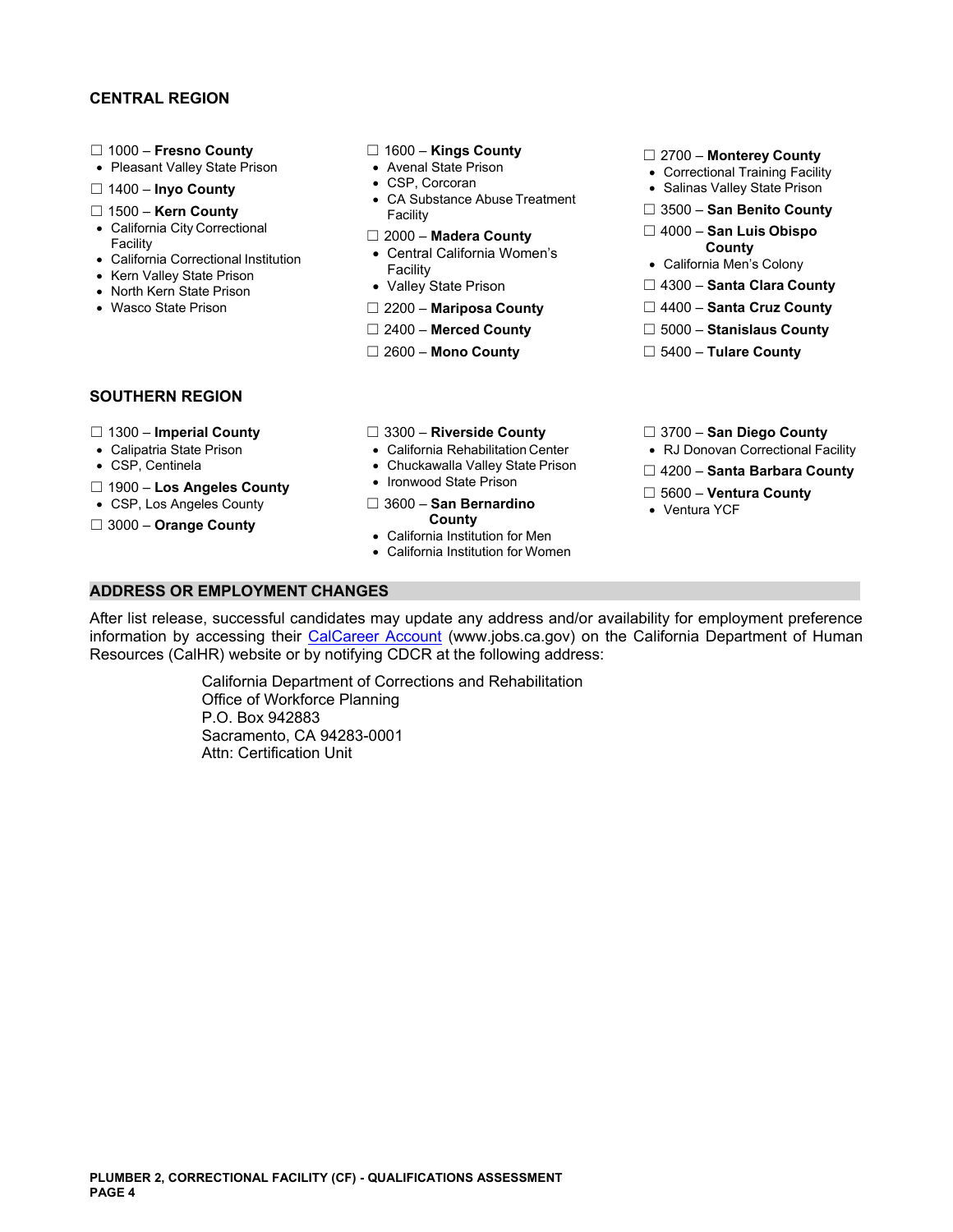#### **RATING INSTRUCTIONS**

Rate your knowledge and experience performing specific job-related actions, using the rating scale(s) below.

Respond to each statement, beginning on the following page, by indicating how the statement applies to you. You are required to respond to every statement by marking one option for each of the two scales provided. Responses may not be changed or added once submitted to the Office of Workforce Planning. Missing responses will result in a lower score.

In responding to each statement, you may refer to your FORMAL EDUCATION, FORMAL TRAINING COURSES, and/or WORK EXPERIENCE whether paid or not paid.

#### **SCALE #1 - KNOWLEDGE RELATED TO PERFORMING THIS ACTION**

#### **Extensive Knowledge**

I possess an expert knowledge level to the extent that I have effectively performed tasks related to this knowledge in the most difficult and complex situations **and** I have instructed others on specific aspects of this knowledge.

#### **Moderate Knowledge**

I possess an advanced knowledge level to the extent that I could effectively perform this task under the majority of circumstances or situations encountered.

#### **Basic Knowledge**

I possess a sufficient knowledge level that would allow me to perform this task successfully in routine situations.

#### **Limited Knowledge**

I have some knowledge of how to perform this task, but I may require additional instruction to apply my knowledge effectively.

#### **No Knowledge**

I have no knowledge of how to perform this task or what it may entail.

#### **SCALE #2 - EXPERIENCE RELATED TO PERFORMING THIS ACTION**

#### **Extensive Experience**

I have more than 4 years of experience in regularly performing this action **and** I have instructed others on this specific action.

#### **Moderate Experience**

I have more than 3 years, but less than 4 years of experience performing this action **and** I can perform it independently.

#### **Basic Experience**

I have more than 2 years, but less than 3 years of experience performing this action **and** I have performed it regularly with minimal or no assistance.

#### **Limited Experience**

I have less than 2 years of experience in performing this action **and** I may require assistance for successful performance.

#### **No Experience**

I have never performed this action.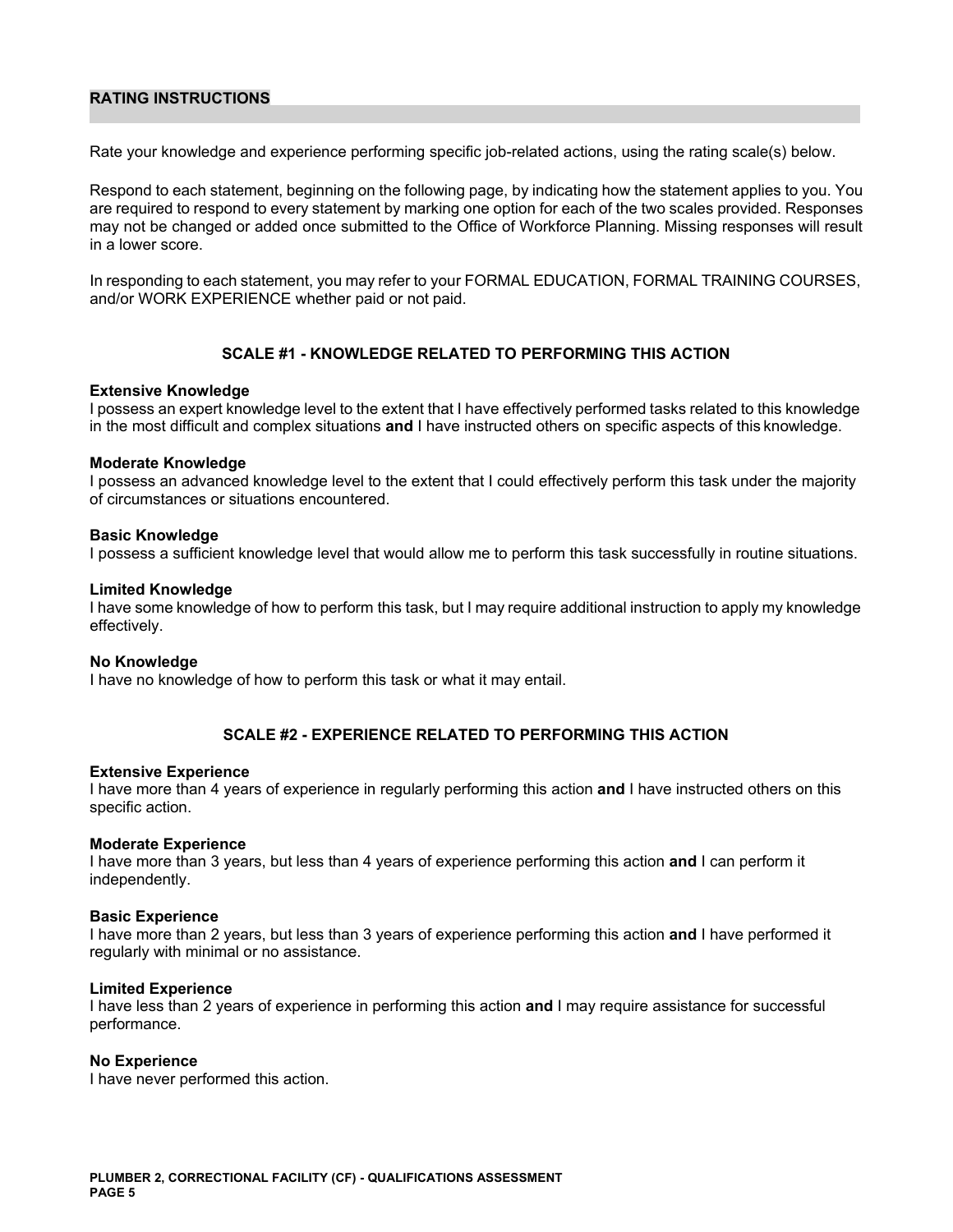| 1. Maintain plumbing components throughout the institution and/or large facility (e.g. underground utilities,<br>valves, fixtures, pumps, etc.).                                                                      |                                                     |  |
|-----------------------------------------------------------------------------------------------------------------------------------------------------------------------------------------------------------------------|-----------------------------------------------------|--|
| Knowledge related to performing this action                                                                                                                                                                           | <b>Experience related to performing this action</b> |  |
| □ Extensive Knowledge                                                                                                                                                                                                 | □ Extensive Experience                              |  |
| □ Moderate Knowledge                                                                                                                                                                                                  | □ Moderate Experience                               |  |
| $\Box$ Basic Knowledge                                                                                                                                                                                                | □ Basic Experience                                  |  |
| □ Limited Knowledge                                                                                                                                                                                                   | $\Box$ Limited Experience                           |  |
| □ No Knowledge                                                                                                                                                                                                        | □ No Experience                                     |  |
| 2. Lead the work of crew members (e.g. inmates, youthful offenders, etc.) in the operation, installation,<br>maintenance, alteration, and repair of plumbing components.                                              |                                                     |  |
| Knowledge related to performing this action                                                                                                                                                                           | <b>Experience related to performing this action</b> |  |
| □ Extensive Knowledge                                                                                                                                                                                                 | □ Extensive Experience                              |  |
| □ Moderate Knowledge                                                                                                                                                                                                  | □ Moderate Experience                               |  |
| □ Basic Knowledge                                                                                                                                                                                                     | □ Basic Experience                                  |  |
| □ Limited Knowledge                                                                                                                                                                                                   | $\Box$ Limited Experience                           |  |
| □ No Knowledge                                                                                                                                                                                                        | $\Box$ No Experience                                |  |
| 3. Perform the operation, installation, maintenance, alteration, and repair of plumbing components for the<br>institution and/or large facility.                                                                      |                                                     |  |
| Knowledge related to performing this action                                                                                                                                                                           | <b>Experience related to performing this action</b> |  |
| $\Box$ Extensive Knowledge                                                                                                                                                                                            | □ Extensive Experience                              |  |
| □ Moderate Knowledge                                                                                                                                                                                                  | □ Moderate Experience                               |  |
| □ Basic Knowledge                                                                                                                                                                                                     | □ Basic Experience                                  |  |
| □ Limited Knowledge                                                                                                                                                                                                   | $\Box$ Limited Experience                           |  |
| □ No Knowledge                                                                                                                                                                                                        | $\Box$ No Experience                                |  |
| 4. Inspect the work of crew members (e.g. inmates, youthful offenders, etc.) in the operation, installation,<br>maintenance, alteration, and repair of plumbing components for the institution and/or large facility. |                                                     |  |
| Knowledge related to performing this action                                                                                                                                                                           | <b>Experience related to performing this action</b> |  |
| □ Extensive Knowledge                                                                                                                                                                                                 | □ Extensive Experience                              |  |
| □ Moderate Knowledge                                                                                                                                                                                                  | □ Moderate Experience                               |  |
| □ Basic Knowledge                                                                                                                                                                                                     | $\Box$ Basic Experience                             |  |
| □ Limited Knowledge                                                                                                                                                                                                   | $\Box$ Limited Experience                           |  |
| $\Box$ No Knowledge                                                                                                                                                                                                   | $\Box$ No Experience                                |  |
| 5. Supervise crew members (e.g. inmates, youthful offenders, etc.) to maintain safety and security of work<br>areas/materials.                                                                                        |                                                     |  |
| Knowledge related to performing this action                                                                                                                                                                           | Experience related to performing this action        |  |
| □ Extensive Knowledge                                                                                                                                                                                                 | $\Box$ Extensive Experience                         |  |
| □ Moderate Knowledge                                                                                                                                                                                                  | □ Moderate Experience                               |  |
| □ Basic Knowledge                                                                                                                                                                                                     | □ Basic Experience                                  |  |
| □ Limited Knowledge                                                                                                                                                                                                   | $\Box$ Limited Experience                           |  |
| $\Box$ No Knowledge                                                                                                                                                                                                   | $\Box$ No Experience                                |  |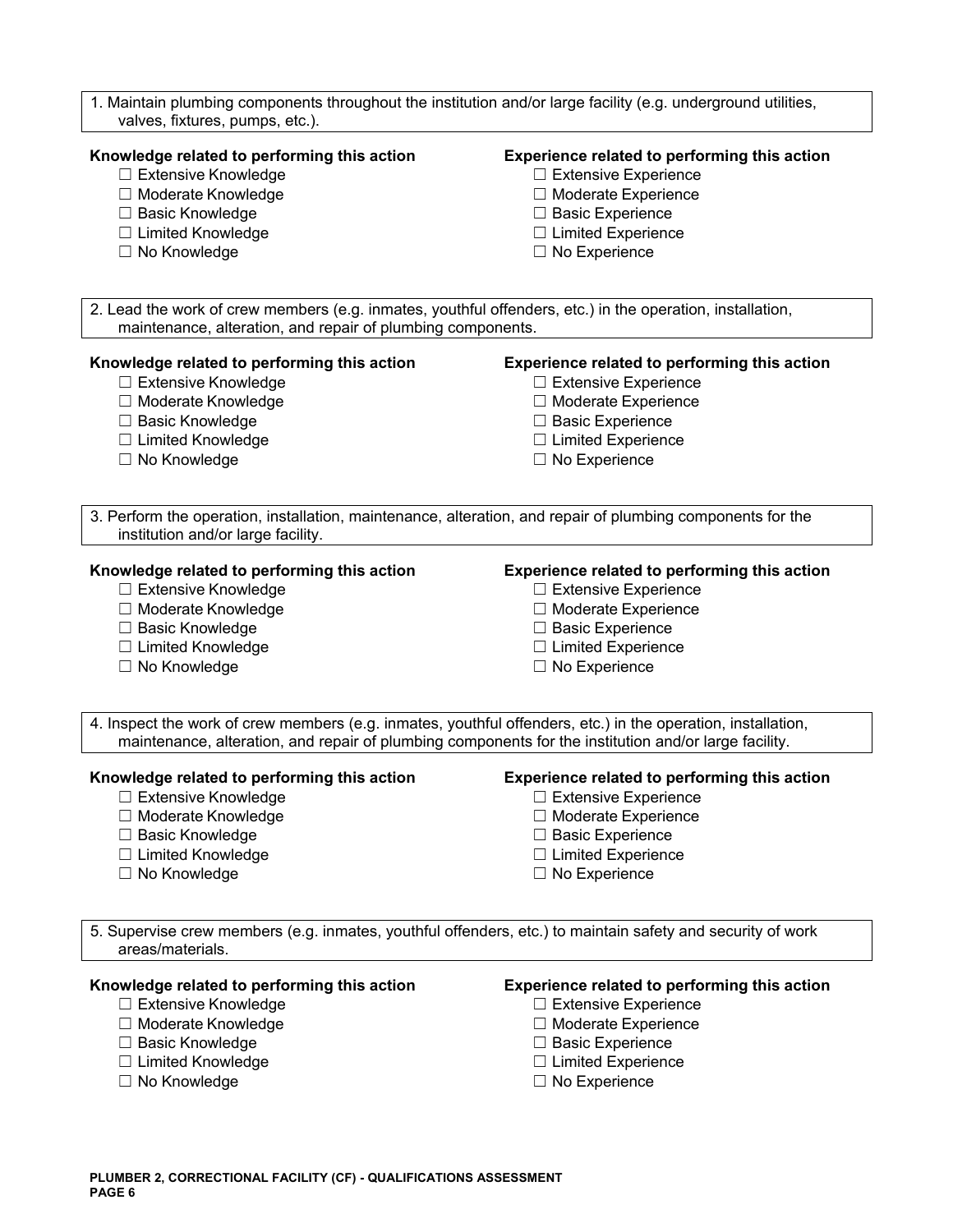| projects and repairs.                                                                                   | 6. Coordinate with chain of command, other maintenance trades and institutional program staff regarding facility     |
|---------------------------------------------------------------------------------------------------------|----------------------------------------------------------------------------------------------------------------------|
| Knowledge related to performing this action                                                             | Experience related to performing this action                                                                         |
| $\Box$ Extensive Knowledge                                                                              | □ Extensive Experience                                                                                               |
| □ Moderate Knowledge                                                                                    | □ Moderate Experience                                                                                                |
| □ Basic Knowledge                                                                                       | $\Box$ Basic Experience                                                                                              |
| □ Limited Knowledge                                                                                     | $\Box$ Limited Experience                                                                                            |
| □ No Knowledge                                                                                          | $\Box$ No Experience                                                                                                 |
|                                                                                                         | 7. Inspect and maintain the plumbing shop (e.g., keys, alarms, locking devices, tool cages, tool inventories, etc.). |
| Knowledge related to performing this action                                                             | Experience related to performing this action                                                                         |
| $\Box$ Extensive Knowledge                                                                              | $\Box$ Extensive Experience                                                                                          |
| □ Moderate Knowledge                                                                                    | □ Moderate Experience                                                                                                |
| □ Basic Knowledge                                                                                       | □ Basic Experience                                                                                                   |
| □ Limited Knowledge                                                                                     | $\Box$ Limited Experience                                                                                            |
| □ No Knowledge                                                                                          | $\Box$ No Experience                                                                                                 |
| 8. Complete preventative maintenance work orders.                                                       |                                                                                                                      |
| Knowledge related to performing this action                                                             | Experience related to performing this action                                                                         |
| □ Extensive Knowledge                                                                                   | □ Extensive Experience                                                                                               |
| □ Moderate Knowledge                                                                                    | □ Moderate Experience                                                                                                |
| □ Basic Knowledge                                                                                       | □ Basic Experience                                                                                                   |
| □ Limited Knowledge                                                                                     | $\Box$ Limited Experience                                                                                            |
| □ No Knowledge                                                                                          | $\Box$ No Experience                                                                                                 |
| 9. Address conflicts with crew members (e.g. inmates, youthful offenders, etc.) and/or staff.           |                                                                                                                      |
| Knowledge related to performing this action                                                             | Experience related to performing this action                                                                         |
| □ Extensive Knowledge                                                                                   | □ Extensive Experience                                                                                               |
| □ Moderate Knowledge                                                                                    | □ Moderate Experience                                                                                                |
| □ Basic Knowledge                                                                                       | □ Basic Experience                                                                                                   |
| □ Limited Knowledge                                                                                     | $\Box$ Limited Experience                                                                                            |
| $\Box$ No Knowledge                                                                                     | $\Box$ No Experience                                                                                                 |
| 10. Maintain key and tool control and the safety and security of the institution and/or large facility. |                                                                                                                      |
| Knowledge related to performing this action                                                             | Experience related to performing this action                                                                         |
| $\Box$ Extensive Knowledge                                                                              | $\Box$ Extensive Experience                                                                                          |
| □ Moderate Knowledge                                                                                    | □ Moderate Experience                                                                                                |
| <b>Basic Knowledge</b>                                                                                  | <b>Basic Experience</b>                                                                                              |

- 
- 
- 
- ☐ Limited Knowledge ☐ Limited Experience
	- □ No Experience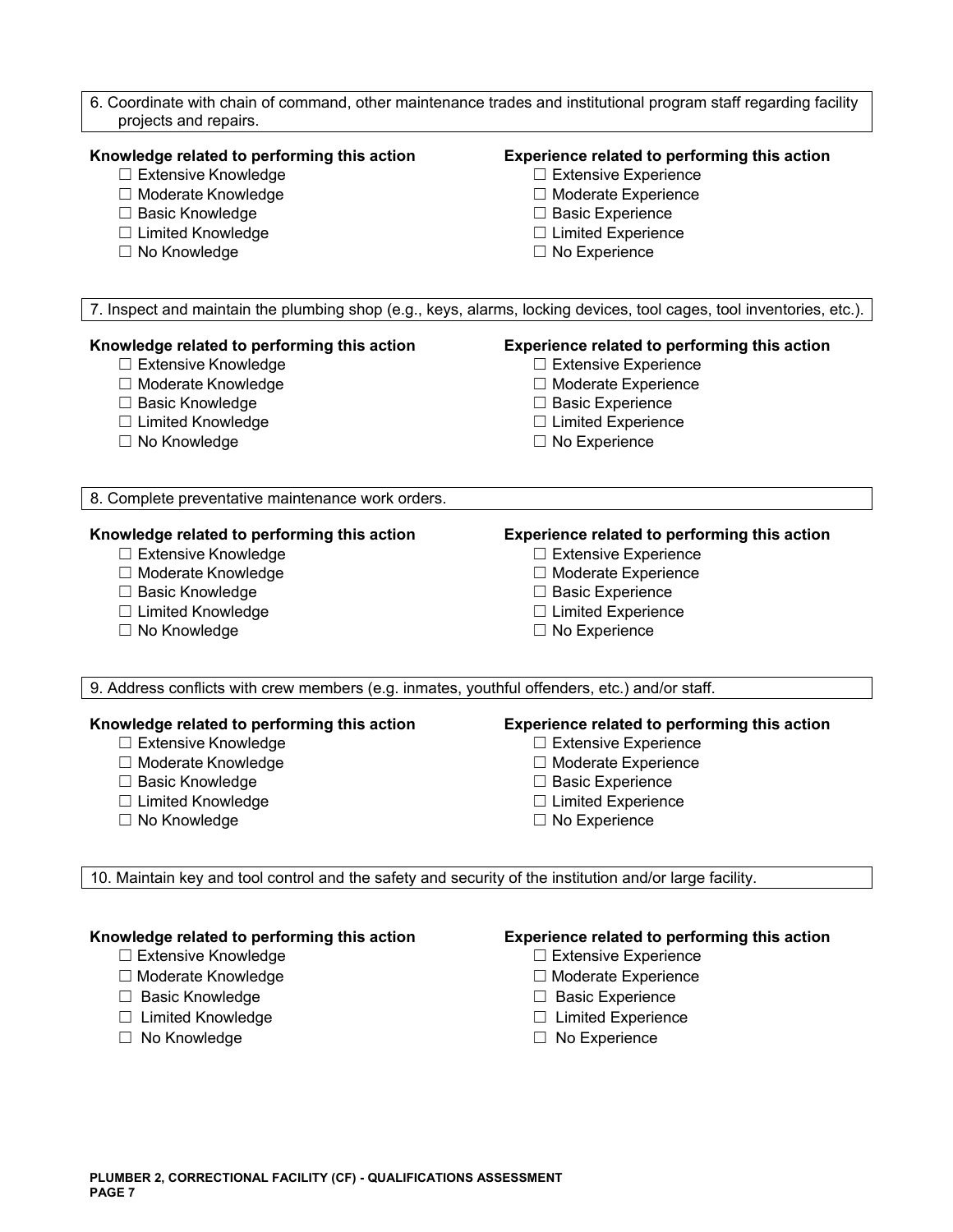| $\Box$ Extensive Experience<br>□ Moderate Experience<br>$\Box$ Basic Experience<br>□ Limited Experience<br>$\Box$ No Experience<br>12. Prepare cost estimates for supervision on a variety of jobs to include labor, materials, tools, equipment, etc.<br>Experience related to performing this action<br>$\Box$ Extensive Experience<br>□ Moderate Experience<br>$\Box$ Basic Experience<br>$\Box$ Limited Experience<br>$\Box$ No Experience<br>13. Prepare job layout for supervision to verify materials, equipment, tools, and labor resources. |
|------------------------------------------------------------------------------------------------------------------------------------------------------------------------------------------------------------------------------------------------------------------------------------------------------------------------------------------------------------------------------------------------------------------------------------------------------------------------------------------------------------------------------------------------------|
|                                                                                                                                                                                                                                                                                                                                                                                                                                                                                                                                                      |
|                                                                                                                                                                                                                                                                                                                                                                                                                                                                                                                                                      |
|                                                                                                                                                                                                                                                                                                                                                                                                                                                                                                                                                      |
|                                                                                                                                                                                                                                                                                                                                                                                                                                                                                                                                                      |
|                                                                                                                                                                                                                                                                                                                                                                                                                                                                                                                                                      |
|                                                                                                                                                                                                                                                                                                                                                                                                                                                                                                                                                      |
|                                                                                                                                                                                                                                                                                                                                                                                                                                                                                                                                                      |
|                                                                                                                                                                                                                                                                                                                                                                                                                                                                                                                                                      |
|                                                                                                                                                                                                                                                                                                                                                                                                                                                                                                                                                      |
|                                                                                                                                                                                                                                                                                                                                                                                                                                                                                                                                                      |
|                                                                                                                                                                                                                                                                                                                                                                                                                                                                                                                                                      |
|                                                                                                                                                                                                                                                                                                                                                                                                                                                                                                                                                      |
|                                                                                                                                                                                                                                                                                                                                                                                                                                                                                                                                                      |
|                                                                                                                                                                                                                                                                                                                                                                                                                                                                                                                                                      |
| Experience related to performing this action<br>□ Extensive Experience                                                                                                                                                                                                                                                                                                                                                                                                                                                                               |
| □ Moderate Experience                                                                                                                                                                                                                                                                                                                                                                                                                                                                                                                                |
| $\Box$ Basic Experience                                                                                                                                                                                                                                                                                                                                                                                                                                                                                                                              |
| $\Box$ Limited Experience                                                                                                                                                                                                                                                                                                                                                                                                                                                                                                                            |
| $\Box$ No Experience                                                                                                                                                                                                                                                                                                                                                                                                                                                                                                                                 |
| 14. Repair and maintain water, air, gas, and sewer lines and systems throughout the institution and/or large                                                                                                                                                                                                                                                                                                                                                                                                                                         |
|                                                                                                                                                                                                                                                                                                                                                                                                                                                                                                                                                      |
| Experience related to performing this action                                                                                                                                                                                                                                                                                                                                                                                                                                                                                                         |
| □ Extensive Experience                                                                                                                                                                                                                                                                                                                                                                                                                                                                                                                               |
| □ Moderate Experience                                                                                                                                                                                                                                                                                                                                                                                                                                                                                                                                |
| □ Basic Experience                                                                                                                                                                                                                                                                                                                                                                                                                                                                                                                                   |
| □ Limited Experience                                                                                                                                                                                                                                                                                                                                                                                                                                                                                                                                 |
| $\Box$ No Experience                                                                                                                                                                                                                                                                                                                                                                                                                                                                                                                                 |
| 15. Cut/thread pipe and solder or braze copper joints on water, gas, or drainage systems.                                                                                                                                                                                                                                                                                                                                                                                                                                                            |
|                                                                                                                                                                                                                                                                                                                                                                                                                                                                                                                                                      |

- 
- 
- 
- 
- □ No Knowledge
- ☐ Extensive Knowledge ☐ Extensive Experience
- ☐ Moderate Knowledge ☐ Moderate Experience
- ☐ Basic Knowledge ☐ Basic Experience
- ☐ Limited Knowledge ☐ Limited Experience
	-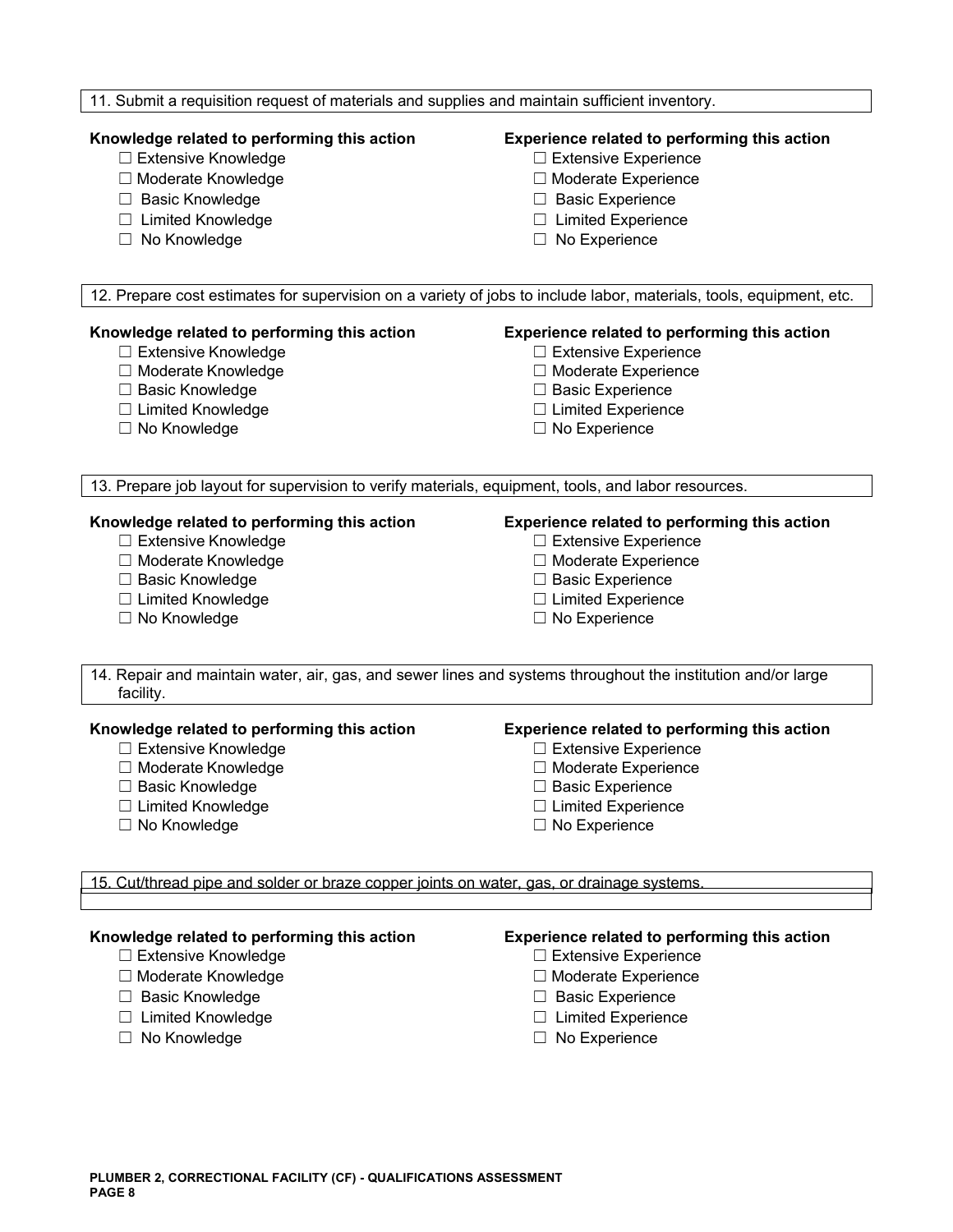| 16. Connect/maintain hot water tanks, gas heaters, and furnaces.                                                                                             |                                              |  |
|--------------------------------------------------------------------------------------------------------------------------------------------------------------|----------------------------------------------|--|
| Knowledge related to performing this action                                                                                                                  | Experience related to performing this action |  |
| □ Extensive Knowledge                                                                                                                                        | $\Box$ Extensive Experience                  |  |
| □ Moderate Knowledge                                                                                                                                         | □ Moderate Experience                        |  |
| □ Basic Knowledge                                                                                                                                            | $\Box$ Basic Experience                      |  |
| □ Limited Knowledge                                                                                                                                          | □ Limited Experience                         |  |
| $\Box$ No Knowledge                                                                                                                                          | $\Box$ No Experience                         |  |
| 17. Unstop clogged lines to plumbing fixtures or sanitary sewer lines.                                                                                       |                                              |  |
| Knowledge related to performing this action                                                                                                                  | Experience related to performing this action |  |
| □ Extensive Knowledge                                                                                                                                        | □ Extensive Experience                       |  |
| □ Moderate Knowledge                                                                                                                                         | □ Moderate Experience                        |  |
| □ Basic Knowledge                                                                                                                                            | □ Basic Experience                           |  |
| □ Limited Knowledge                                                                                                                                          | $\Box$ Limited Experience                    |  |
| $\Box$ No Knowledge                                                                                                                                          | $\Box$ No Experience                         |  |
| 18. Perform preventative maintenance on water line valves, emergency valves, emergency eye was stations,<br>water heaters, furnaces, and drinking fountains. |                                              |  |
| Knowledge related to performing this action                                                                                                                  | Experience related to performing this action |  |
| □ Extensive Knowledge                                                                                                                                        | □ Extensive Experience                       |  |
| □ Moderate Knowledge                                                                                                                                         | □ Moderate Experience                        |  |
| □ Basic Knowledge                                                                                                                                            | □ Basic Experience                           |  |
| □ Limited Knowledge                                                                                                                                          | $\Box$ Limited Experience                    |  |
| $\Box$ No Knowledge                                                                                                                                          | $\Box$ No Experience                         |  |
| 19. Install, inspect, and maintain backflow prevention devices.                                                                                              |                                              |  |
| Knowledge related to performing this action                                                                                                                  | Experience related to performing this action |  |
| □ Extensive Knowledge                                                                                                                                        | □ Extensive Experience                       |  |
| □ Moderate Knowledge                                                                                                                                         | □ Moderate Experience                        |  |
| □ Basic Knowledge                                                                                                                                            | $\Box$ Basic Experience                      |  |
| $\Box$ Limited Knowledge                                                                                                                                     | $\Box$ Limited Experience                    |  |
| $\Box$ No Knowledge                                                                                                                                          | $\Box$ No Experience                         |  |
| 20. Troubleshoot institutional and/or large facility plumbing systems.                                                                                       |                                              |  |
| Knowledge related to performing this action                                                                                                                  | Experience related to performing this action |  |
| □ Extensive Knowledge                                                                                                                                        | $\Box$ Extensive Experience                  |  |
| □ Moderate Knowledge                                                                                                                                         | □ Moderate Experience                        |  |
| □ Basic Knowledge                                                                                                                                            | □ Basic Experience                           |  |
| □ Limited Knowledge                                                                                                                                          | $\Box$ Limited Experience                    |  |
| No Knowledge                                                                                                                                                 | $\Box$ No Experience                         |  |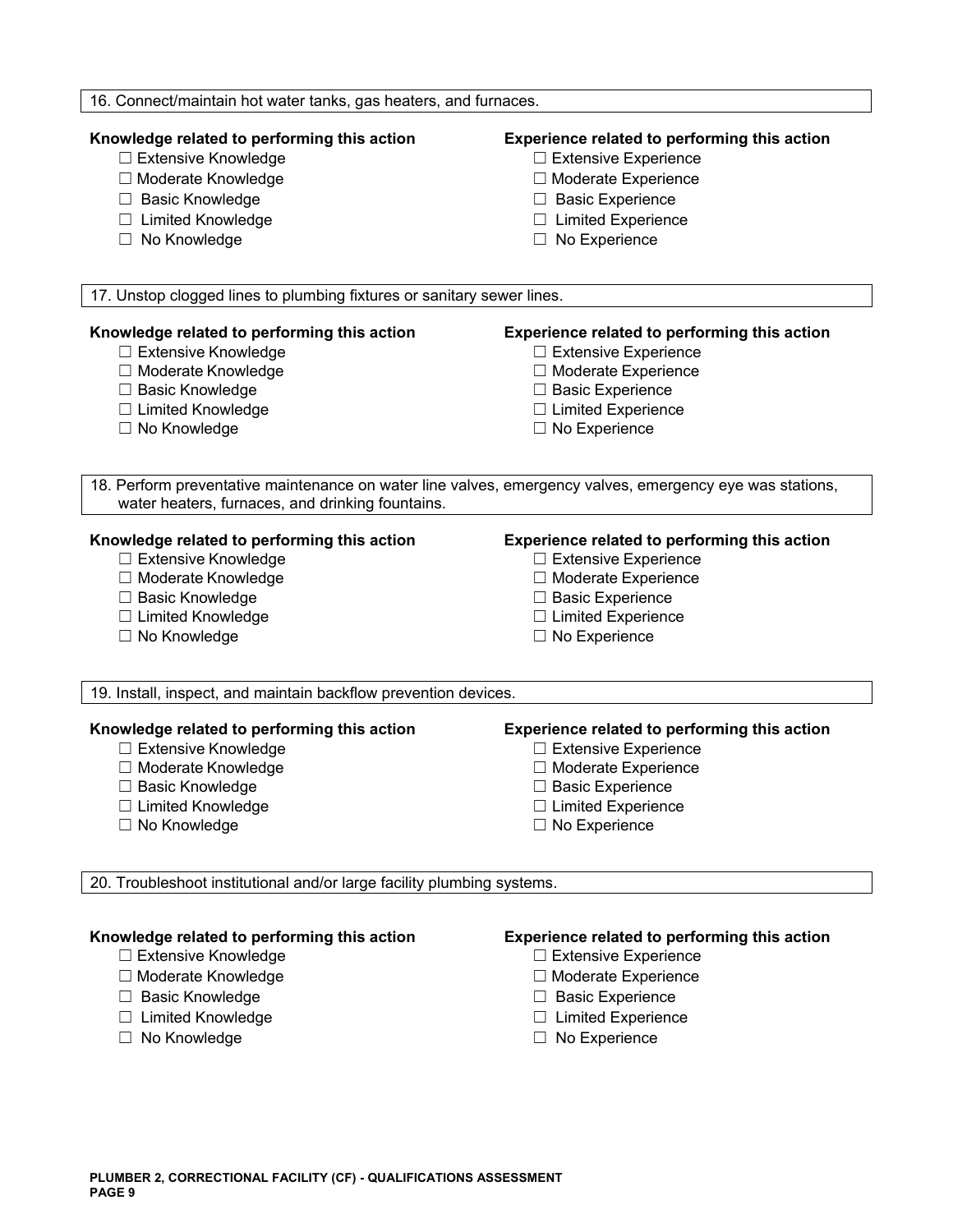| 21. Communicate in a professional manner and deal with confidential issues.                                                                                   |                                              |  |
|---------------------------------------------------------------------------------------------------------------------------------------------------------------|----------------------------------------------|--|
| Knowledge related to performing this action                                                                                                                   | Experience related to performing this action |  |
| □ Extensive Knowledge                                                                                                                                         | $\Box$ Extensive Experience                  |  |
| □ Moderate Knowledge                                                                                                                                          | □ Moderate Experience                        |  |
| $\Box$ Basic Knowledge                                                                                                                                        | $\Box$ Basic Experience                      |  |
| $\Box$ Limited Knowledge                                                                                                                                      | □ Limited Experience                         |  |
| $\Box$ No Knowledge                                                                                                                                           | No Experience                                |  |
| 22. Respond to emergency call (e.g., sanitary sewer overflow, water leaks, and plumbing fixture malfunctions,<br>$etc.$ ).                                    |                                              |  |
| Knowledge related to performing this action                                                                                                                   | Experience related to performing this action |  |
| $\Box$ Extensive Knowledge                                                                                                                                    | □ Extensive Experience                       |  |
| □ Moderate Knowledge                                                                                                                                          | □ Moderate Experience                        |  |
| □ Basic Knowledge                                                                                                                                             | $\Box$ Basic Experience                      |  |
| □ Limited Knowledge                                                                                                                                           | $\Box$ Limited Experience                    |  |
| $\Box$ No Knowledge                                                                                                                                           | $\Box$ No Experience                         |  |
| 23. Attend In-Service Training (IST) and On-the-Job Training (OJT).                                                                                           |                                              |  |
| Knowledge related to performing this action                                                                                                                   | Experience related to performing this action |  |
| □ Extensive Knowledge                                                                                                                                         | □ Extensive Experience                       |  |
| □ Moderate Knowledge                                                                                                                                          | □ Moderate Experience                        |  |
| □ Basic Knowledge                                                                                                                                             | □ Basic Experience                           |  |
| □ Limited Knowledge                                                                                                                                           | $\Box$ Limited Experience                    |  |
| $\Box$ No Knowledge                                                                                                                                           | $\Box$ No Experience                         |  |
| 24. Maintain records and daily reports (e.g., crew member's timesheets, daily work orders and time reports, tool<br>control, vehicle log, etc.).              |                                              |  |
| Knowledge related to performing this action                                                                                                                   | Experience related to performing this action |  |
| □ Extensive Knowledge                                                                                                                                         | □ Extensive Experience                       |  |
| $\Box$ Moderate Knowledge                                                                                                                                     | $\Box$ Moderate Experience                   |  |
| $\Box$ Basic Knowledge                                                                                                                                        | $\Box$ Basic Experience                      |  |
| □ Limited Knowledge                                                                                                                                           | $\Box$ Limited Experience                    |  |
| $\Box$ No Knowledge                                                                                                                                           | $\Box$ No Experience                         |  |
| 25. Prepare/maintain records and reports (e.g., Safety Data Sheets, staff and inmate safety training, tool<br>inventory, perpetual chemical inventory, etc.). |                                              |  |
| Knowledge related to performing this action                                                                                                                   | Experience related to performing this action |  |
| $\Box$ Extensive Knowledge                                                                                                                                    | $\Box$ Extensive Experience                  |  |
| □ Moderate Knowledge                                                                                                                                          | □ Moderate Experience                        |  |
| □ Basic Knowledge                                                                                                                                             | $\Box$ Basic Experience                      |  |
| □ Limited Knowledge                                                                                                                                           | $\Box$ Limited Experience                    |  |
| $\Box$ No Knowledge                                                                                                                                           | $\Box$ No Experience                         |  |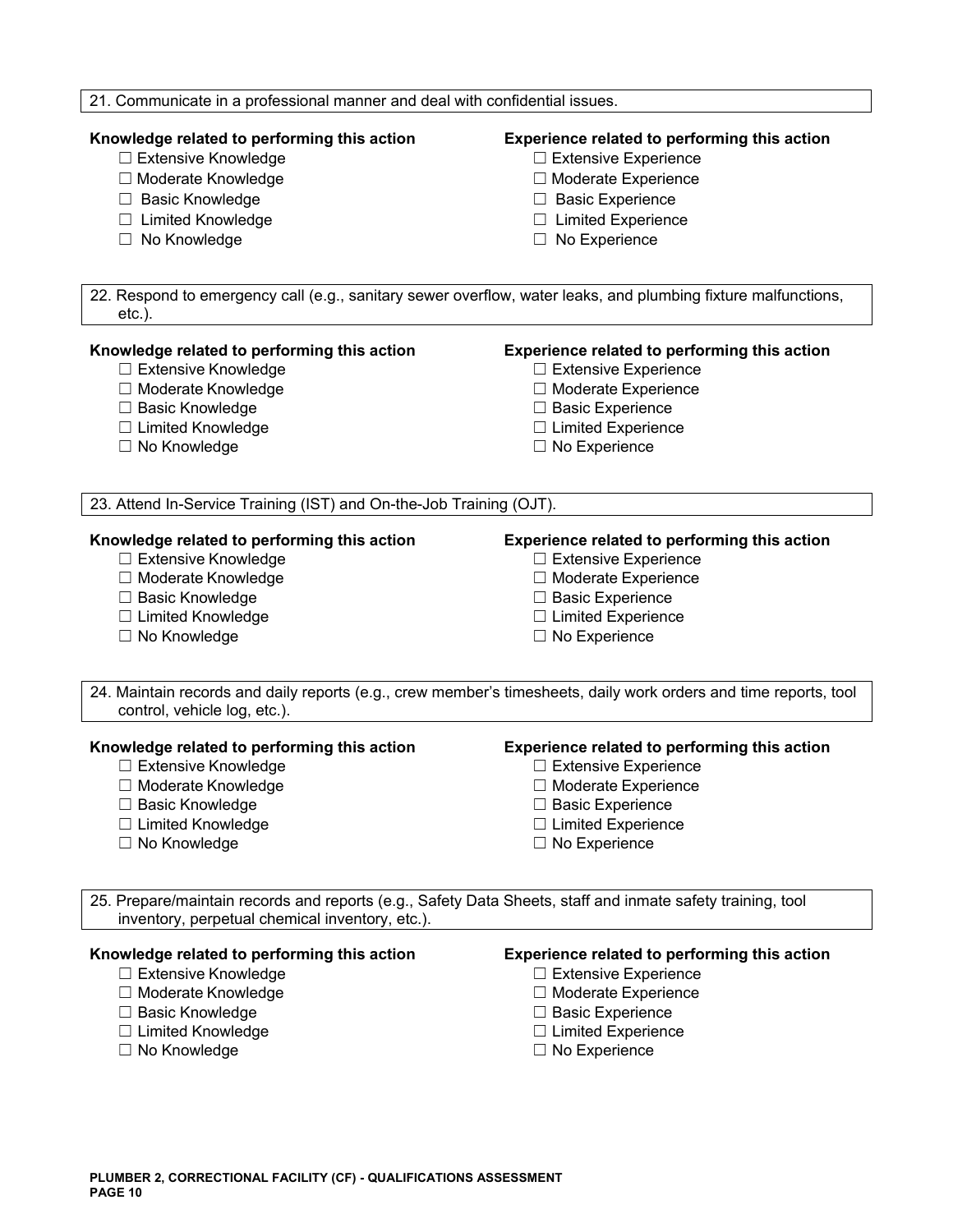| 26. Perform Preventative Maintenance (PMs) of plumbing equipment.                                                                                                  |                                                                                                                                                                                   |  |
|--------------------------------------------------------------------------------------------------------------------------------------------------------------------|-----------------------------------------------------------------------------------------------------------------------------------------------------------------------------------|--|
| Knowledge related to performing this action<br>□ Extensive Knowledge<br>□ Moderate Knowledge<br>□ Basic Knowledge<br>□ Limited Knowledge<br>No Knowledge<br>$\Box$ | <b>Experience related to performing this action</b><br>□ Extensive Experience<br>□ Moderate Experience<br>$\Box$ Basic Experience<br>□ Limited Experience<br>$\Box$ No Experience |  |
| 27. Advise in the storage of plumbing equipment and materials.                                                                                                     |                                                                                                                                                                                   |  |
| Knowledge related to performing this action<br>$\Box$ Extensive Knowledge<br>□ Moderate Knowledge<br>□ Basic Knowledge<br>□ Limited Knowledge<br>□ No Knowledge    | <b>Experience related to performing this action</b><br>□ Extensive Experience<br>□ Moderate Experience<br>□ Basic Experience<br>$\Box$ Limited Experience<br>$\Box$ No Experience |  |
| 28. Escort outside vendors and contractors.                                                                                                                        |                                                                                                                                                                                   |  |
| Knowledge related to performing this action<br>□ Extensive Knowledge<br>□ Moderate Knowledge<br>□ Basic Knowledge<br>□ Limited Knowledge<br>$\Box$ No Knowledge    | Experience related to performing this action<br>□ Extensive Experience<br>□ Moderate Experience<br>□ Basic Experience<br>□ Limited Experience<br>$\Box$ No Experience             |  |
| as required, etc.).                                                                                                                                                | 29. Assist in emergency situations (e.g., sanitary sewer overflows, water main breaks, cell searches, other duties                                                                |  |
| Knowledge related to performing this action<br>□ Extensive Knowledge<br>□ Moderate Knowledge<br>□ Basic Knowledge<br>□ Limited Knowledge<br>$\Box$ No Knowledge    | Experience related to performing this action<br>□ Extensive Experience<br>□ Moderate Experience<br><b>Basic Experience</b><br>$\Box$ Limited Experience<br>$\Box$ No Experience   |  |
|                                                                                                                                                                    | 30. Prepare a list of tools to verify proper preparation and completion of specific jobs and task/work orders.                                                                    |  |
| Knowledge related to performing this action<br>□ Extensive Knowledge<br>□ Moderate Knowledge<br>□ Basic Knowledge                                                  | <b>Experience related to performing this action</b><br>$\Box$ Extensive Experience<br>□ Moderate Experience<br>□ Basic Experience                                                 |  |

- 
- 
- 
- ☐ Limited Knowledge ☐ Limited Experience
	- □ No Experience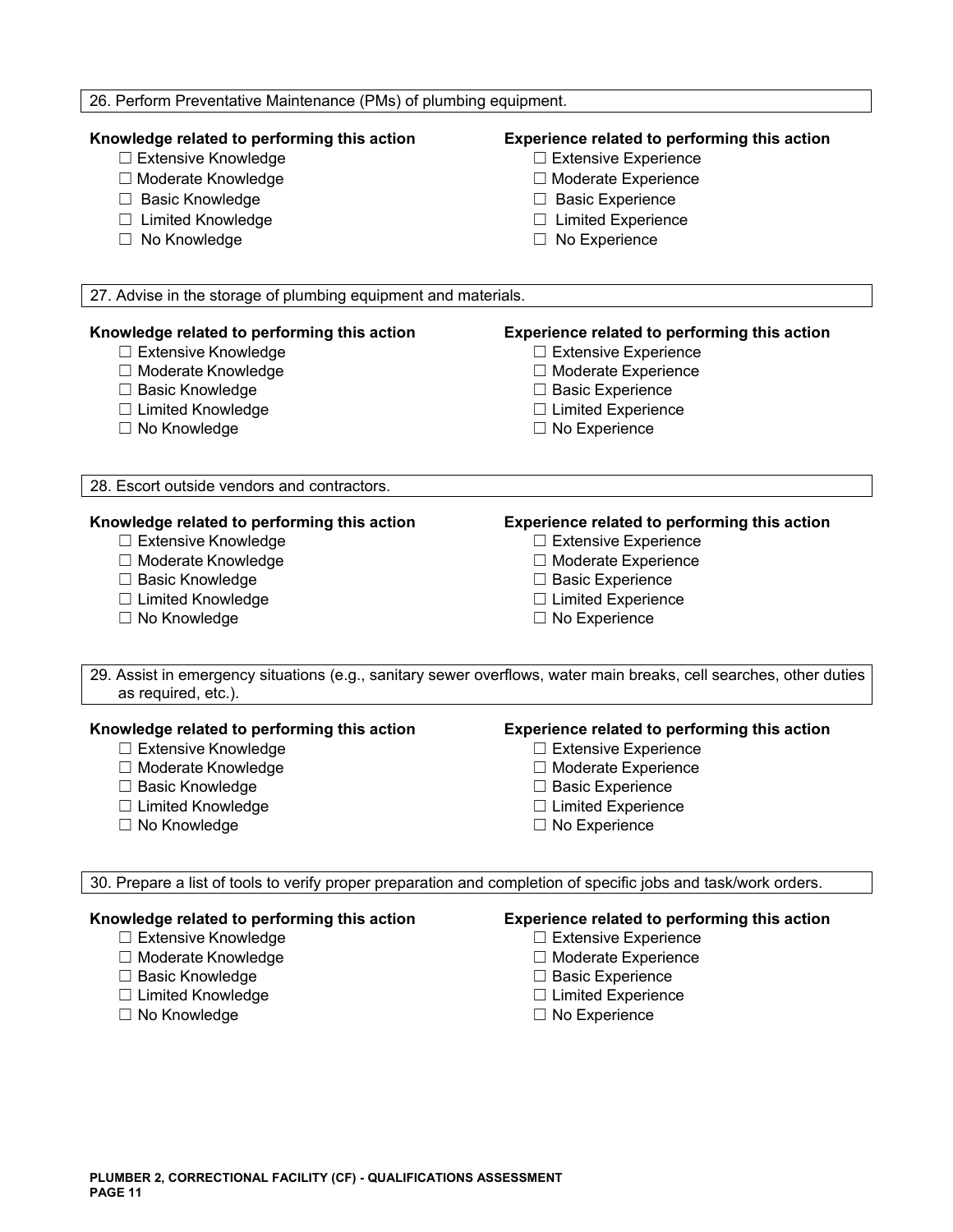- 
- ☐ Moderate Knowledge ☐ Moderate Experience
- ☐ Basic Knowledge ☐ Basic Experience
- ☐ Limited Knowledge ☐ Limited Experience
- 

# **Knowledge related to performing this action Experience related to performing this action**

- □ Extensive Experience
- -
- 
- ☐ No Knowledge ☐ No Experience

### **THIS CONCLUDES THE EXAMINATION**

**REVISION DATE:** 4/22/21 - BC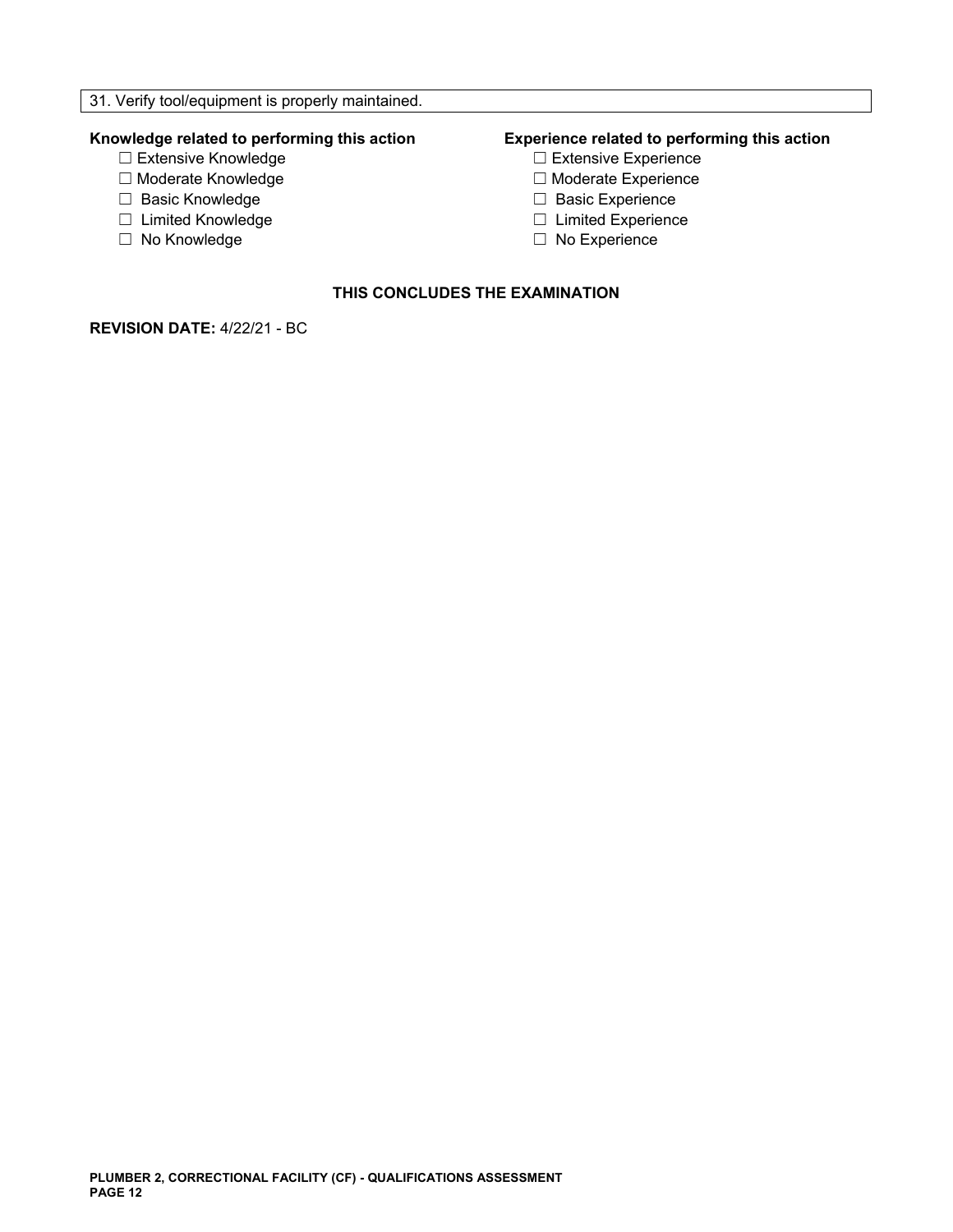#### **RECRUITMENT QUESTIONNAIRE**

Applicants are asked to voluntarily provide the information below. The following data will be used for statistical data gathering and reporting purposes. This questionnaire will be separated from the examination and this information will not be used in any employment decisions.

#### **GENDER**

- ☐ Male
- ☐ Female
- ☐ Non-binary

#### **RACE AND ETHNICITY**

Check **one** box that best describes your race or ethnicity.

- 
- ☐ American Indian or Alaska ☐ Indian ☐ Guamanian
- ☐ Hispanic or Latino (alone or ☐ Chinese ☐ Samoan  $\Box$  Filipino  $\Box$  Filipino  $\Box$  Other Pacific Islander

- 
- Native ☐ Cambodian ☐ Hawaiian □ White □ Napanese □ Multiple Races\* <br>
■ Races\* Races Races Races Races Races Races Races Races Races Races Races Races Races Races Races Races Races Races Races Races Races Races Races Races Races Races Races Races Races Races Races Races □ Laotian ☐ Vietnamese □ Other Asian

#### **ASIAN PACIFIC ISLANDER**

- ☐ Black or African American ☐ Multiple Asian\*\* ☐ Multiple Pacific Islander\*\*\*
	-
	-
	-
	-

\*If you identify with more than one race that is Non-Hispanic or Latino, select Multiple Races.

\*\*If you identify with more than one Asian ethnicity, select Multiple Asian.

\*\*\*If you identify with more than one Pacific Islander ethnicity, select Multiple Pacific Islander.

#### **AUTHORITIES**

Government Code sections 8310.5, 19705, 19790, 19792(h) and California Code of Regulations, Title 2, sections 599.980, 11013(b) authorize the State of California to collect demographic information on job applicants and exam participants for analysis and statistical purposes.

#### **CONTINUE TO NEXT PAGE TO COMPLETE RECRUITMENT QUESTIONNAIRE**